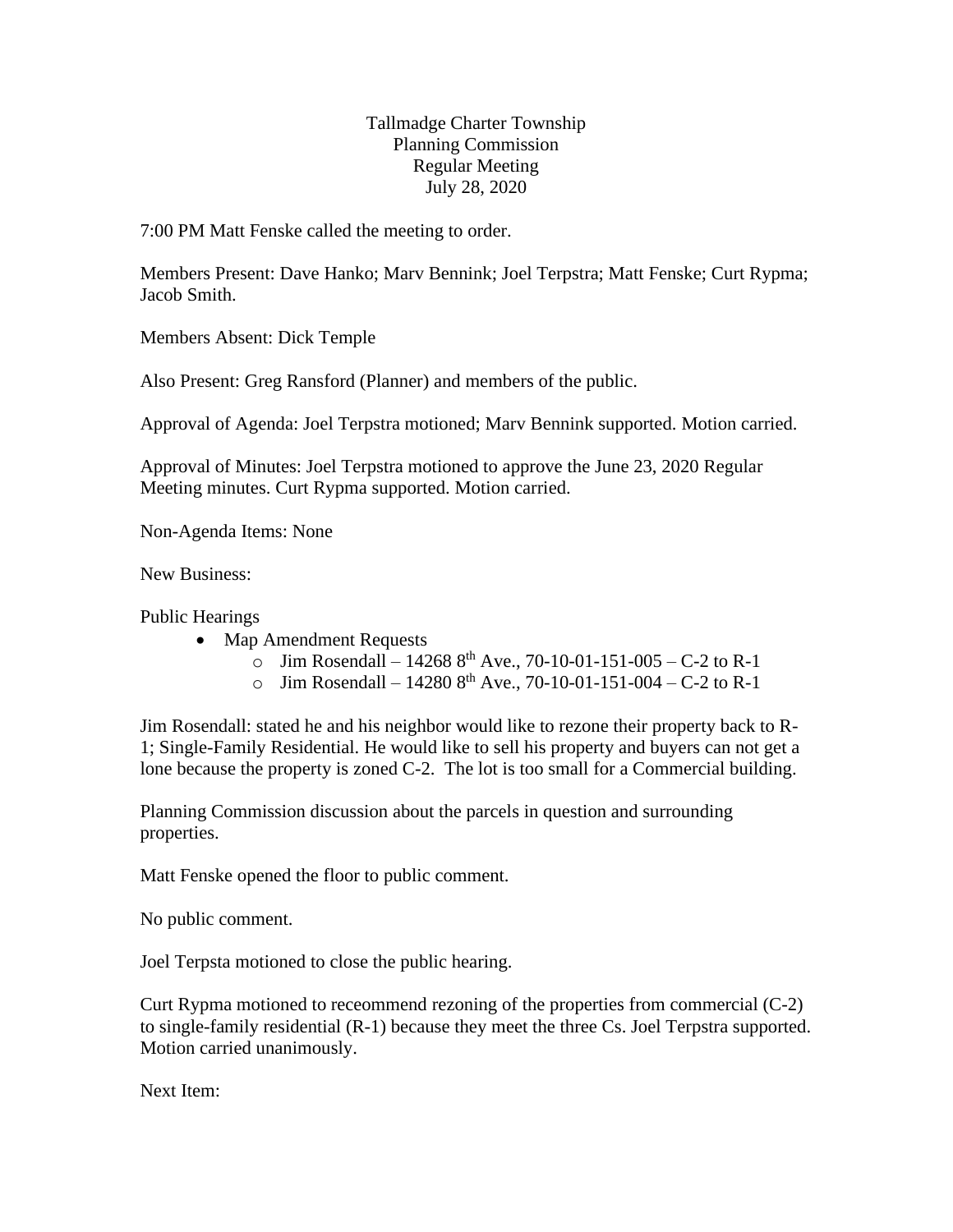Site Plan

 $\bullet$  1<sup>st</sup> Avenue Commercial – Multi-tenant office and retail building – 70-10-24-484-015

Dan Henrickson: stated he is the Developer and Architect on the project. This will be an 8,000 square foot building. Black Star Construction will lease about 4,300 square feet. Will have two other suites for lease. The building is pre-engineered and materials meet the ordinance requirements.

Brian Sinnott: stated he is the Civil engineer. They are proposing a second driveway on the north side of the property. They do meet the parking requirements. They have a loading area for a 30-foot box truck. There is a small retaining wall because of grade

Brian: Proposing a second driveway on north side – one way. Meet parking requirements. Loading area for 30' box truck. Small retaining wall because of grade. The pipe for the detention pond is 12" diameter, the volume catch basin is adequate. They do have the access agreement between Napa for the shared dumpster. Dumpster material would match the Napa building. Also, have the agreement with Remax building for shared parking.

Planning Commission discussion about site plan parking and trailer parking, sidewalks and drainage.

Dave Hanko: stated the standard for storm pipe is a 10-year storm. 25-year with ponding is a bit stringent. Discussion items included:

1. Applicant can move building around to provide 10' width, 30' depth parking spaces at the western most parking row. Not to lose more than 1 parking space.

- 2. Install sidewalks from Lake Michigan Drive to the north lot line of the parcel.
- 3. Administratively approve any tenants and future uses prior to tenant occupying the space. Will bring in a floor plan and parking lot plan. Would have to come in and propose business use, administratively Tallmadge would verify parking
- 4. No ponding in 10 years or less for drainage pipe.
- 5. Okay with vinyl dumpster.

Joel Terpstra motioned to approve the site plan as presented, which includes:

- Site plan sheets
	- o 1<sup>st</sup> Ave. Commercial Civil Existing Conditions & Demolition Plan, Sheet C-101, revised on July 09, 2020 by Paradigm Designs
	- o 1 st Ave. Commercial Civil Layout Plan, Sheet C-102, revised on July 09, 2020 by Paradigm Designs
	- o 1 st Ave. Commercial Civil Utility Plan, Sheet C-103, revised on July 09, 2020 by Paradigm Designs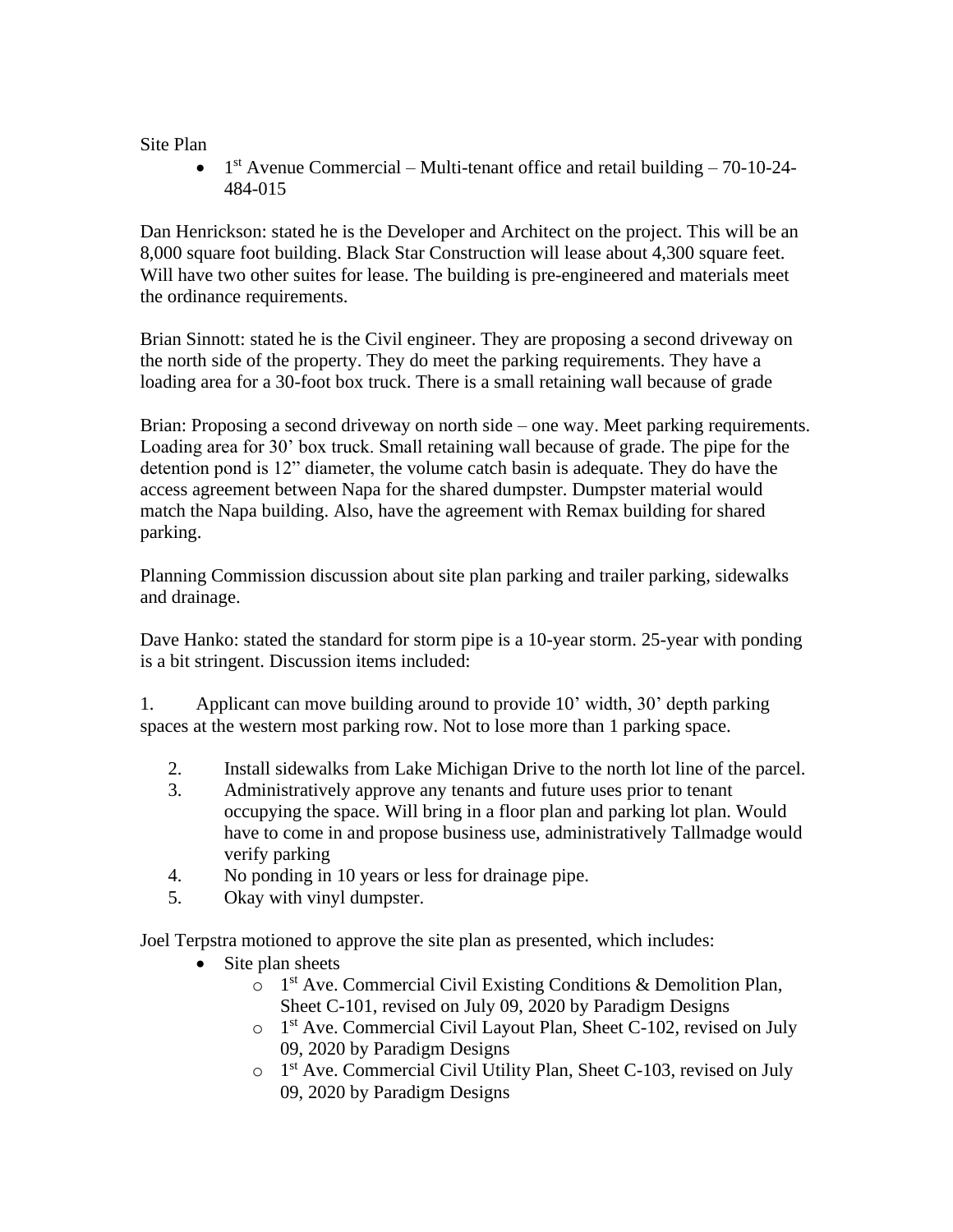- o 1<sup>st</sup> Ave. Commercial Civil Grading & SWPP Plan, Sheet C-104, revised on July 09,2020 by Paradigm Designs
- o 1 st Ave. Commercial Civil Details, Sheet C-501, revised on July 09, 2020 by Paradigm Designs
- o 1 st Ave. Commercial Floor Plan, Sheet USE, revised on July 09, 2020 by Henrickson Architecture & Planning
- o 1 st Ave. Commercial Site Lighting Calculations, Sheet ES.1, revised on July 09, 2020 by Paradigm Designs
- o 1<sup>st</sup> Ave. Commercial Exterior Elevations, Sheets A200 and A201, revised on July 09, 2020 by Henrickson Architecture & Planning
- o 1<sup>st</sup> Ave. Commercial Trash Enclosure Plan & Elevation, Sheet A202, revised on July 09, 2020 by Henrickson Aritecture & Planning
- o 1 st Ave. Commercial Exterior Road Signage, Sheet A203, revised on July 09, 2020 by Henrickson Architecture and Planning
- o 1 st Avenue Commercial Truck Turning Template, Sheet C-102T, revised on July 09, 2020 by Paradigm Designs
- o 1 st Avenue Commercial Loading Space Exhibit, Sheet C-102L, revised on July 09, 2020 by Paradigm Designs
- o 1 st Avenue Commercial Landscape Plan, Sheet L-101, revised on July 09, 2020 by Paradigm Designs
- o First Avenue Offices Storm Water Calculations, Job No: 2002025, revised on June 02, 2020 by Paradigm Designs
- With the Following Conditions
	- o Applicant can relocate the proposed building pursuant to Zoning Ordinance setbacks to allow for 10-foot wide by 30-foot deep parking spaces at the western most row, not to lose more than one space in the parking lot row. A two foot flare to the north will also be installed.
	- o Install sidewalks from Lake Michigan Drive to the north lot line of the parcel, as shown on the plans.
	- o Prior to any occupancy, staff shall review a proposed business plan outlining the business type, the number of employees, the number of parking spaces dedicated to the use, and any other related attribute to determine is the existing parking on site is sufficient to accommodate the use.
	- o No ponding in 10 years or less for drainage pipe.
	- o Planning Commission approved vinyl dumpster enclosure as presented on the plans.

Dave Hanko supported. Motion carries unanimously.

## Next Item:

Proposed Ordinances and Text Amendments

- Subdivision Control Ordinance New
- Pathway Ordinance New
- Private Road Ordinance Amendment
- Section 3.38 Shared Driveways New Amendment